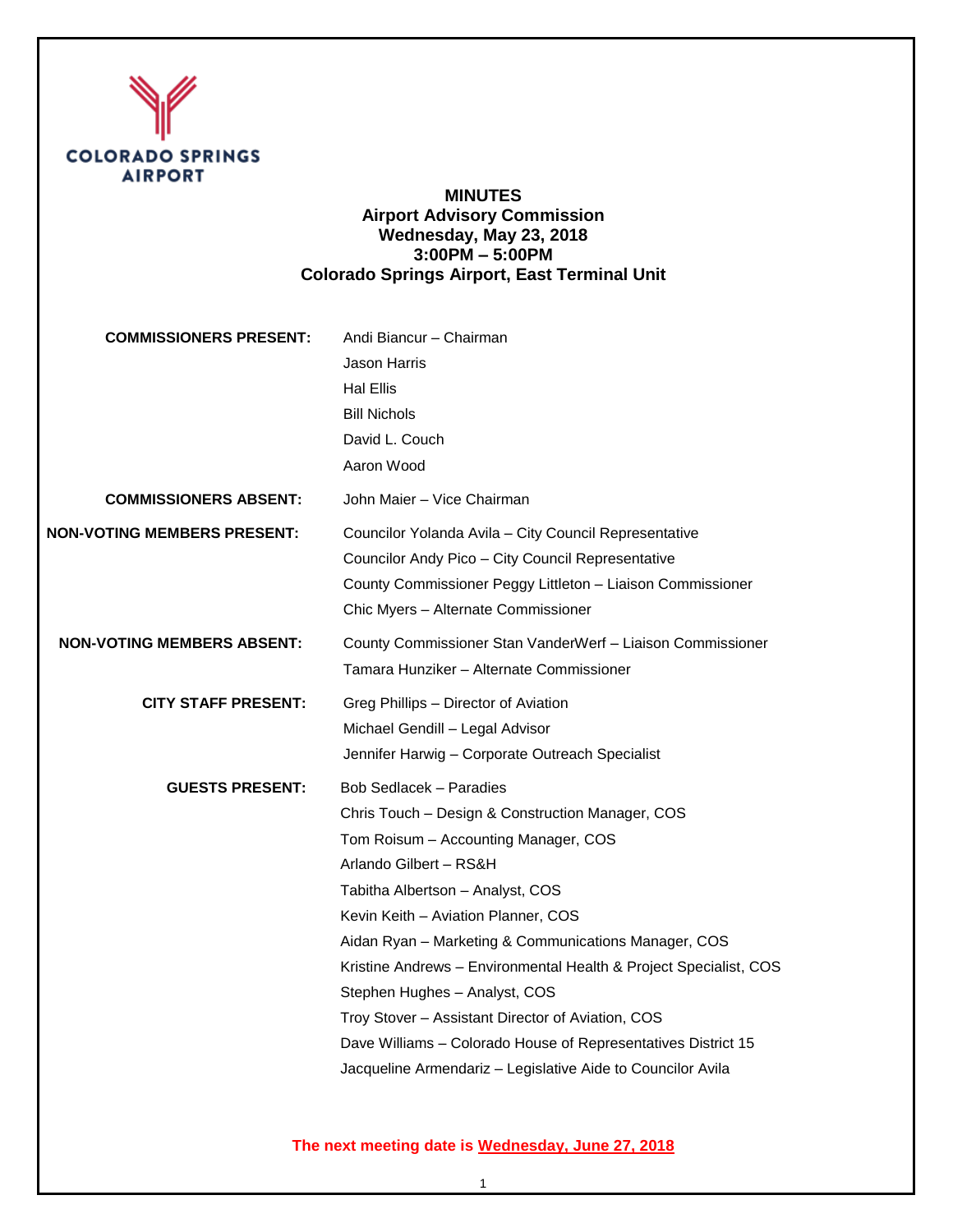## **I. APPROVAL OF THE MARCH 28, 2018 MINUTES**

Commissioner Couch made a motion to accept minutes from the March 28, 2018 meeting and Commissioner Nichols seconded. Unanimous vote. (The April 25<sup>th</sup> Airport Advisory Commission Meeting was canceled due to the airport fire on April 16, 2018.)

#### **II. INTRODUCTION OF GUESTS**

#### **III. PUBLIC COMMENT**

I

None.

#### **IV. NEW BUSINESS**

#### **A. Land Use Review –** Kristine Andrews

Airport staff reviewed and discussed nine (9) new land use items two (2) from April and seven (7) from May 2018: six (6) items in the City and three (3) in the County.

Commissioner Nichols made a motion to accept Airport staff's no objection recommendation on all (9) land use items. The motion was seconded by Commissioner Harris. Unanimous vote.

## **V. STAFF REPORTS**

#### **A. Design and Construction** – Chris Touch

 Terminal Construction Fire Recovery – Bryan Construction has been sole sourced with a design/build contract to include demolition of all fire related damaged areas in the facility, rebuilding the 3rd floor administrative offices, Bristol/Novo restaurants and the back offices for United/SkyWest. Design for the public areas of floors 1 and 2 is in progress. An RFP for a general contractor for the reconstruction of floors 1 and 2 is expected to advertise early/mid-June. Construction of the 2nd floor public areas is scheduled to begin July, 2018 and complete November 15, 2018.

Discussion on the April 16, 2018 fire ensued. The Airport staff was recognized for having the airport up and running within 24 hours of the fire. Damage by the fire destroyed Conference Room B and water/smoke damage impacted the  $2<sup>nd</sup>$  and 1<sup>st</sup> floors of the terminal building.

COS is working with the insurance companies and tracking all financial impacts. Due to the extensive damage from the fire, the Terminal Modernization Program is moving forward sooner.

The investigation as to the cause is ongoing and the final report has not been released by the Colorado Springs Fire Department as of yet.

- Rehabilitate Taxiways G & Terminal Connectors Phase 2 (Design) Bids were received March 28th with a 3Q, 2018 award. Flatiron Constructors is the lowest responsive bidder.
- Wind Damage | Terminal Roof Replacement Construction is 80% complete. An alternate contractor will be selected to complete the project.
- West Side Lav Facility Construction is approximately 30% complete.
- RAC Parking Lots and Valet Parking Lot Rehabilitation (Design) In 90% design phase service for the pavement rehabilitation of the car rental service centers (CFC funded) and valet parking lot (airport funded).
- Reconstruct Taxiways N & P from TW G to Terminal Apron & rehabilitate Taxiway H from TW P to TW C-Construction is approximately 30% complete.
- Valet Solar Covered Parking Design/Construction RFP is under internal review for 40 spaces of solar covered parking in the valet parking lot. Construction anticipated to begin August 2018.
- Chiller #1 Replacement A partial notice to proceed has been approved to order the new chiller as well as complete pre installation work.
- IT Master Plan Longview has been selected to develop the IT Master Plan.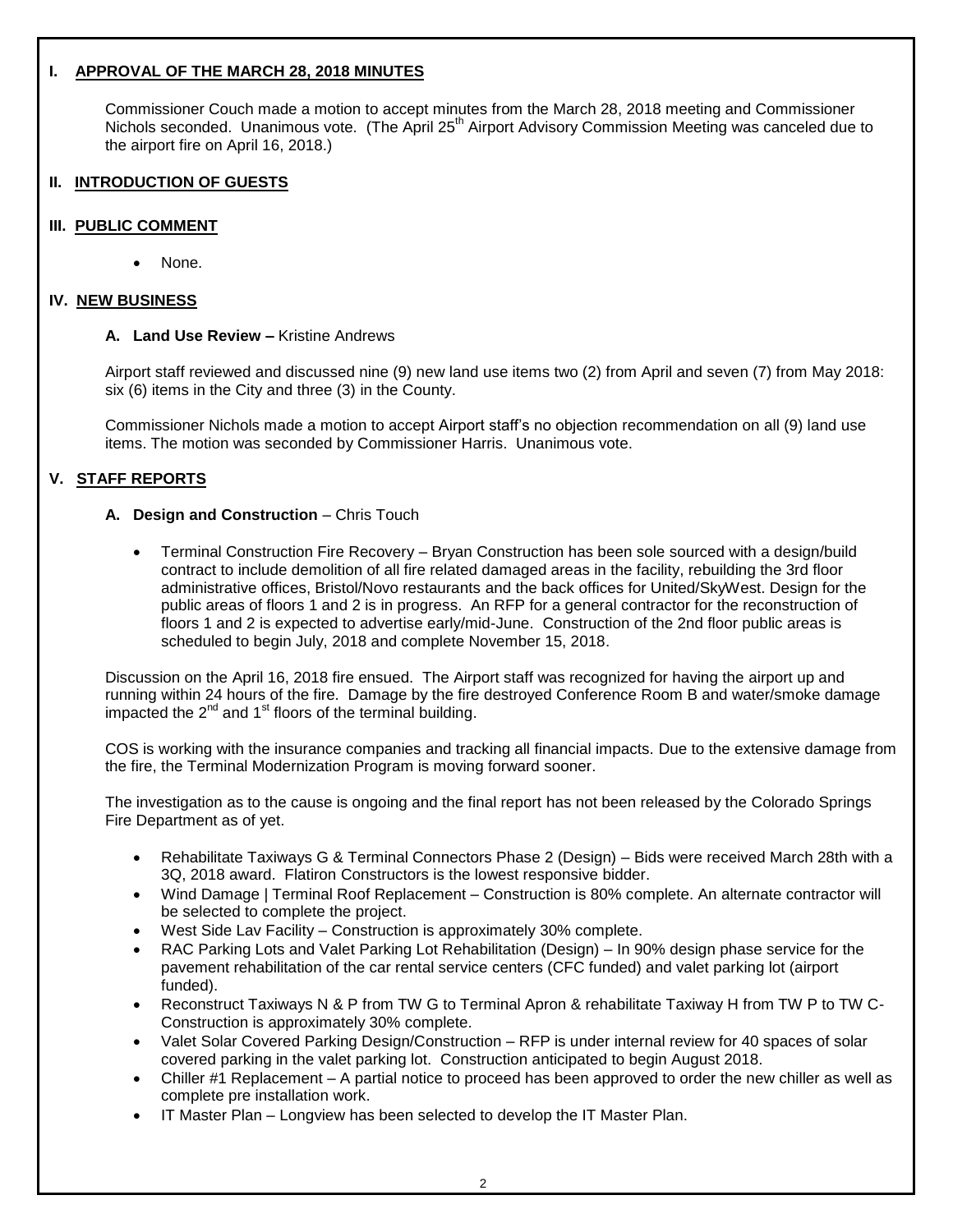#### **B. Finance and Administration**

#### **Traffic Report(s): March and April 2018** – Stephen Hughes

A summary of passenger enplanements, seats and load factors for each airline was provided, along with a summary of aircraft operations. All monthly Traffic Reports are available at [https://www.flycos.com/monthly-traffic](https://www.flycos.com/monthly-traffic-reports)[reports.](https://www.flycos.com/monthly-traffic-reports)

There was a robust discussion on air service development and collaborative marketing efforts.

#### **Finance Report(s): April 2018** – Tom Roisum

Summaries of Total Revenues and Expenses for the month of April were provided and reviewed for questions.

The 2017 financial audit revealed no errors and the financial report will be finalized and available to the public in the next 3-4 weeks.

## **C. Director's Report, Operations/Maintenance Report & Marketing Report** – Greg Phillips

- Operations/Maintenance
	- $\circ$  Brett Miller is out on FMLA and Nick Condon was reclassified as Operations Manager and is covering for Brett until he returns.
- Director's Updates
	- o Greg Phillips and Mike Boyd with Boyd Group International met with Southwest Airlines (SWA) on May 15<sup>th</sup> in Dallas. No plans for SWA to come to COS in the near future although they indicated that COS is on their radar. For the near future, their focus is on Hawai'i service and Caribbean service.
	- $\circ$  Conference Room B will be redesigned as a part of the fire recovery remodel and any input from the commissioners is welcome.
- Marketing
	- o Aidan Ryan, Mary Beth Burichin, Jennifer Harwig, Sydney Kozel, Vicki Doyle and Ivette Salcedo Rentas of the Marketing Department were awarded the *Caught in the Act* award by the Pikes Peak Chapter of Public Relations Society of America (PRSA) for the response to the airport fire.

## **VI. OTHER BUSINESS**

None.

## **VII. COMMISSIONERS' COMMENTS**

- Chairman Biancur inquired about any updates on the Business Park. Troy Stover stated there is movement but it's slow paced at this time.
- HB1314 for UAS operators disrupting emergency services was passed. Commissioner Couch clarified the purpose of the bill which provides enforcement guidelines for local authorities.
- Commissioner Nichols reminded all that the Pikes Peak Airstrip Attack at COS is June  $16^{th}$   $17^{th}$ .
- Alternate Commissioner Myers shared the good news from a professional pilot magazine who rated the jetCenter as one of the top 3 FBO's in the nation.
- Colorado House of Representatives Dave Williams was appreciative of the invitation to attend and offered assistance/support at the state level.

## **VIII. CHAIRMAN'S COMMENTS**

- Chairman Biancur has attended numerous JLUS meetings and the final draft study report is due to release for public comment on May 28<sup>th</sup>.
- Chairman Biancur explained a position paper on residential encroachment has been drafted and a final report will be prepared. The intent of the paper is to share with city and county planning commissions a more comprehensive process of adjudicating zoning issues around the airport and the long term impacts of encroaching development.

Chairman Biancur made a motion for the AAC to approve the paper as currently written and move forward with production of the final copy and its subsequent distribution. Motion was seconded by Commissioner Nichols. Unanimous vote.